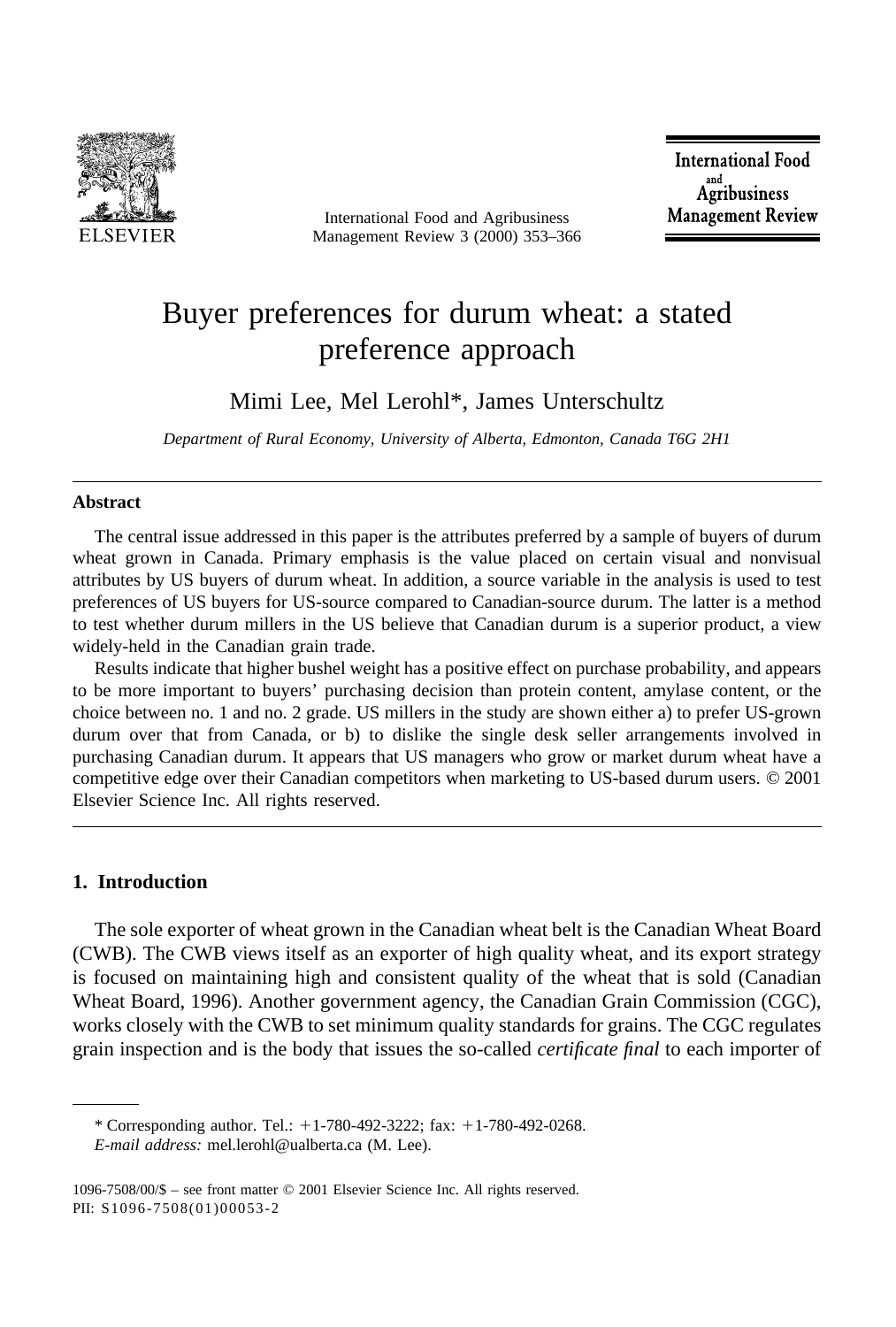|                      | Exports 3-year average<br>$(1996/7 - 98/9)$ | Exports 10-year average<br>$(1986/7 - 95/6)$ | Percent change<br>in export |
|----------------------|---------------------------------------------|----------------------------------------------|-----------------------------|
|                      |                                             |                                              |                             |
|                      | 1000 tonnes                                 | 1000 tonnes                                  | market share                |
| Algeria              | 1550                                        | 788                                          | 39                          |
| Morocco              | 293                                         | 26                                           | 698                         |
| <b>United States</b> | 482                                         | 280                                          | 22                          |
| Italy                | 306                                         | 219                                          | $-1$                        |
| Total above          | 2632                                        | 1313                                         | 42                          |
| Total exports        | 3969                                        | 2810                                         |                             |
|                      |                                             |                                              |                             |

Exports of durum wheat from Canada to selected countries, three-year average, long term average, and growth in export share

Source: Canada Grains Council. Various years. Statistical Handbook. Winnipeg.

Table 1

Canadian wheat, a certificate that guarantees weight and grade of the grain. All wheat shipped from the prairie region of Canada can be sold only through the CWB, making the CWB the only significant source of Canadian durum. The CWB argues that this combination of single seller and established quality control provides important advantages to buyers of Canadian wheat (including durum), and that those advantages result in higher prices to farmers who sell their grain through the CWB.

While exports of durum wheat from Canada have recently been in the range of 4 million metric tonnes (mmt), this figure is about one-third higher than the long-term average (Table 1). The largest market for Canadian durum is Algeria, with Morocco the most rapidly expanding market. While sales data by both grade and destination are not published, anecdotal evidence suggests both of these are 'price' markets rather than 'quality' markets, in the sense that they are unprepared to pay premiums for higher qualities. Italy is believed to be the best example in the world of a 'quality' market for durum, defined as a market with exacting specifications and requirement for specific quality attributes (Braga and Raffaelli 1992). Exports to Italy are stable or declining. The second largest export market for Canadian durum wheat is the United States (US), assumed to be a quality market simply on the basis of consumer income. Durum exports from Canada to the US have been increasing, but growth of the export market share to the US has been slower than to either of the north African countries (Table 1). These data raise several issues for durum wheat, especially that from Canada: Are there characteristics of Canadian durum that make it less attractive to purchasers in 'quality' markets; have the benefits, if any, of single desk selling of durum been overestimated; or, is some combination of both issues involved in the slow growth of sales to quality durum markets?

World demand for quality durum is expected to rise (Canadian Wheat Board, 1998), but it does not necessarily follow that Canada's export market share will grow. Several recent studies (Kennett 1997a; Kraft et al. 1996; Braga and Raffaelli 1992) examine changes to Canadian wheat marketing that are suggested by changing consumer preferences. Those changes involve both the quality of the product itself, and possibly also the institutions that market Canadian durum. The Italian market seems to have lost its enthusiasm for durum from Canada. Sales to the US have grown, but more slowly than to emerging markets. The purpose of the study has been to examine the perceived quality of Canadian durum wheat in a quality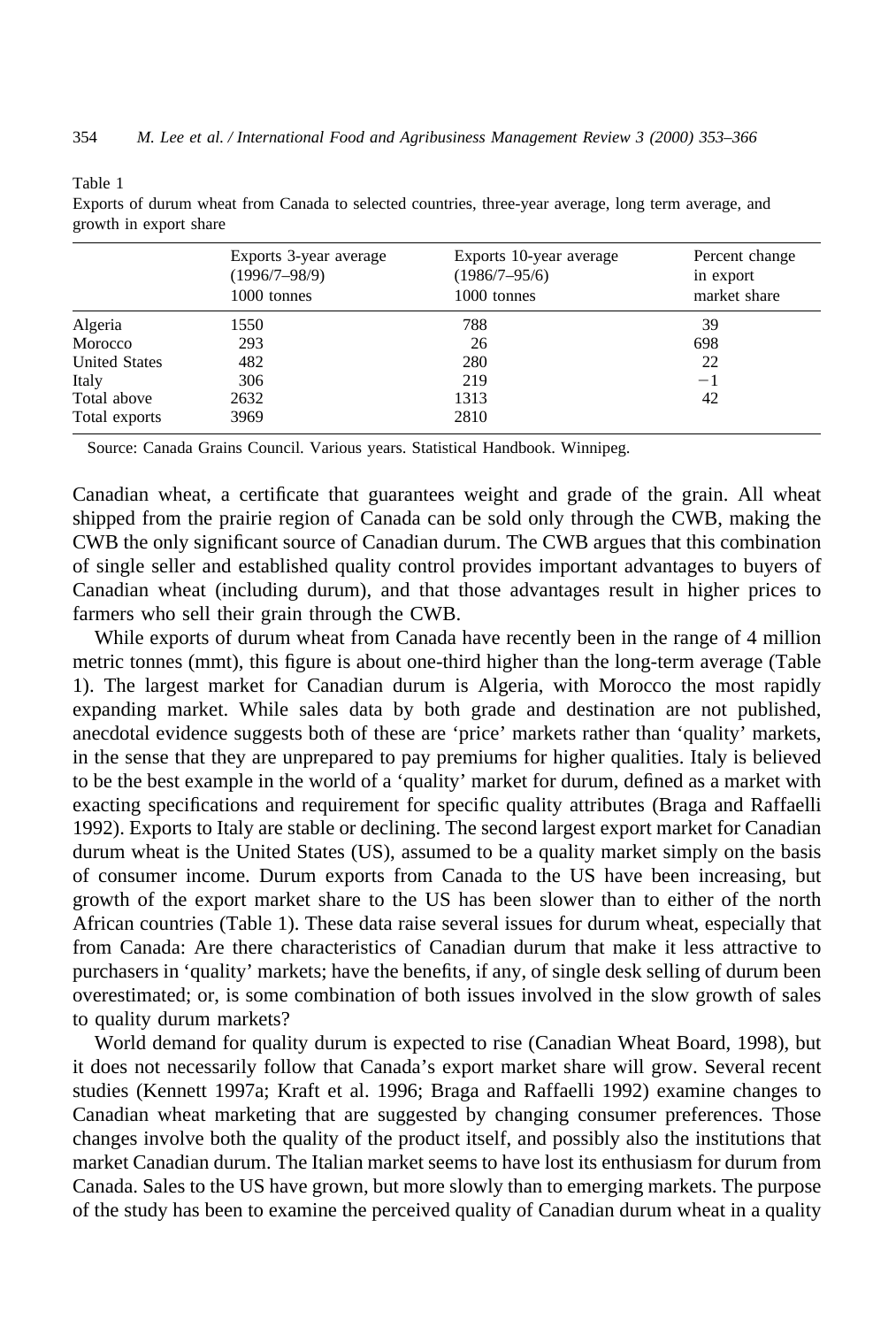| Year                      | 1995             | 1996 | 1997 | 1998 |
|---------------------------|------------------|------|------|------|
|                           | Year ending June |      |      |      |
| Incoming stocks           | 26               | 25   | 31   | 26   |
| Production                | 102              | 116  | 88   | 138  |
| Imports                   | 19               | 24   | 19   | 31   |
| Imports from Canada*      |                  | 14   | 16   | 24   |
| Supply (includes imports) | 147              | 165  | 148  | 197  |
| <b>Exports</b>            | 39               | 38   | 57   | 44   |
| Domestic disappearance    | 82               | 96   | 65   | 98   |
|                           |                  |      |      |      |

United States supply and disposition of durum wheat, 1995 to 1998 (million bushels)

Source: United States Department of Agriculture, Agricultural Statistics 2000, NASS, Washington, DC, and http://www.fas.usda.gov/grain/highlights/2000/00%2D01/us%5Fcanada/candata.pdf.

\* July–August crop year.

Table 2

market, with the goals of a) assisting efforts to understand and meet buyer expectations for durum wheat, and b) to try to assess how such buyers react to purchasing from the CWB. The US was selected for the study, partly based on ease of communicating with US buyers, and because the US remains the largest as well as the nearest quality market for Canadian durum wheat.

While durum sales from Canada to the United States have occurred in most years since the early 1980s, those sales take place in competition with durum from other importers as well as from domestic US suppliers of durum wheat (Table 2). US production of durum wheat typically exceeds domestic disappearance, so the US is a significant exporter. In spite of its role as a world exporter of durum wheat, the US imports 20–30% of domestic consumption, with typically 10–20% of disappearance coming from Canada. Some of the US durum imports occur in years when crop quality has fallen, allegedly part of the explanation for higher imports leading to the US-Canada 'wheat war' of 1994. However, the regular import of durum while domestic crop is being exported is also attributed to export subsidies such as those embodied in the Export Enhancement Program (Alston et al. 1994). These subsidies appear to have led to expanded US exports, creating a vacuum into which durum from Canada and elsewhere entered the US.

# **2. Purpose**

This study uses a stated preference survey of buyers to examine the specific product attributes preferred by a sample of US millers who purchased Canadian durum wheat. The attributes, also called factors, include: protein and amylase content in the durum wheat, source of the durum (whether produced in Canada or US), grade of the durum (whether graded as No. 1 or No.2 according to the current grading system), bushel weight, and price. The estimated effects of these attributes provide information to help answer such questions as:

1. Are quality characteristics, protein and amylase, important in buyers' purchasing decisions?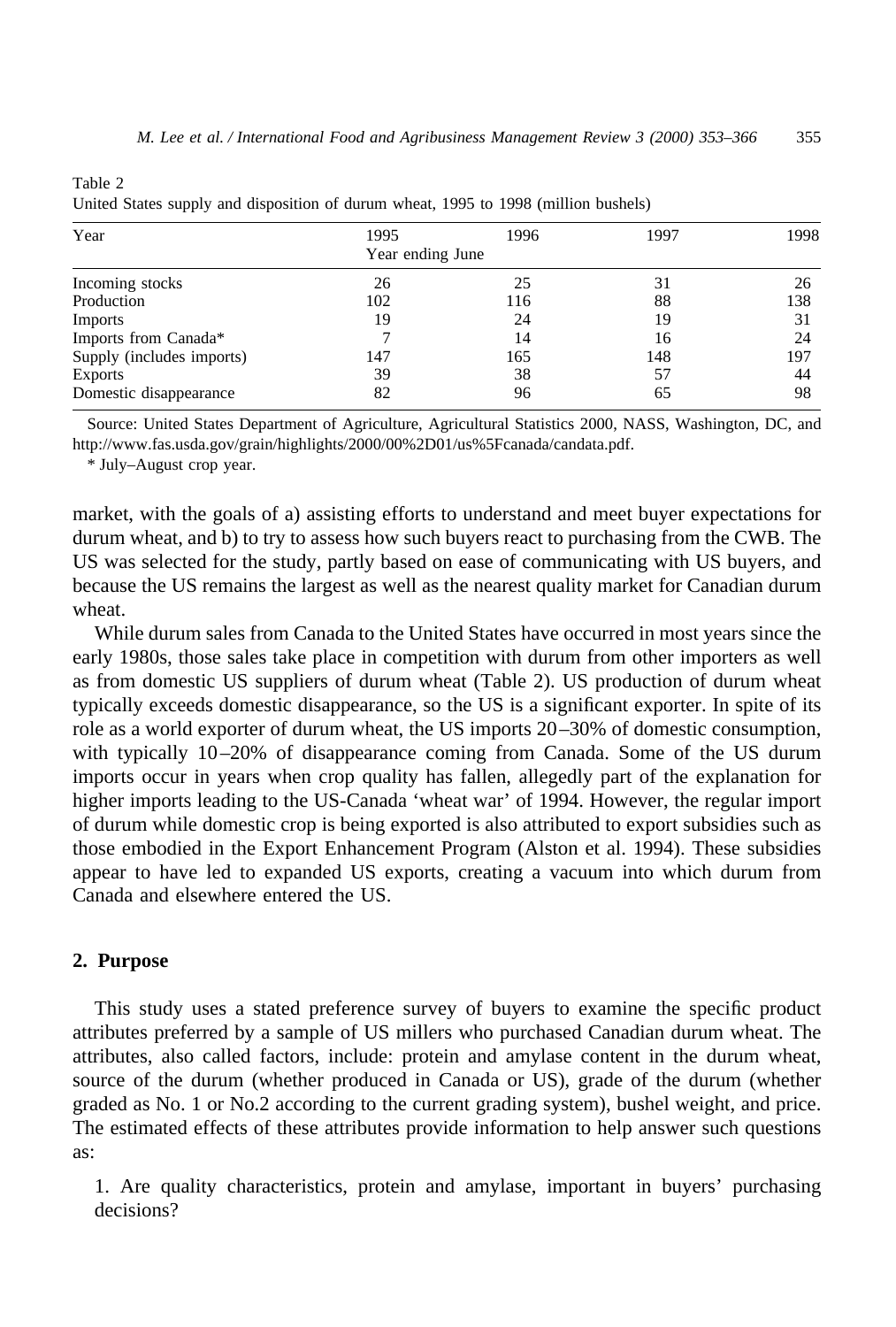2. Are these quality characteristics in (1) above more important than physical characteristics such as bushel weight?

3. How effective is the current grading system in helping durum wheat buyers to differentiate higher from lower quality product?

4. What values do US buyers place on different durum attributes?

5. Have Canadian marketers succeeded in convincing US buyers that durum wheat from Canada is superior to that from the US?

Understanding buyers' perceptions is a possible basis for evaluating marketing program effectiveness, assessing competitor strengths and weaknesses and planning future marketing strategies. Those values depend, however, on selection of the product attributes to be evaluated in the survey. These are outlined next. The model used, a stated preference model (SPM), is also described. A discussion of the survey results, valuation of durum wheat attributes and conclusions follow the discussion on SPM.

#### **3. Product characteristics and attributes**

Almost all durum wheat is used in pasta production. The quality characteristics most likely to be important to a durum buyer need to be identified for the survey and the statistical design. While durum wheat varieties vary in cooking quality, within a particular variety cooking quality improves with increasing protein content (Dexter and Matsuo 1977, Matsuo 1982). Some traditional, high price, high-quality durum pasta producers are reported to use only Canadian durum wheat, because it is known to have high and consistent protein content (Braga and Raffaelli 1992). Therefore, protein is chosen as one element for the analysis. Under the Canadian grading system, the protein content is estimated from nitrogen levels as measured by a Combustion Nitrogen Analysis method (Canadian Grain Commission 1997). The predominant guaranteed level is 13.5% (Wilson 1979). The defined reasonable range for protein in this analysis is between 12% and 14%.

The level of the enzyme alpha amylase in the milled durum wheat is also evaluated. If there is sprouting damage to wheat, alpha amylase content of the sample tends to be high (Matsuo 1982). Thus, a high level of alpha amylase indicates lower quality durum (Canada Grains Council 1985). The alpha amylase content is defined by the Hagberg falling number test. Ground wheat is mixed with water in a test tube immersed in boiling water. After being mixed for 60 seconds, a plunger is allowed to fall a measured distance through the mixture. The falling time plus the mixing time in seconds represents the falling number. The higher the falling number, the lower the amount of alpha amylase in the durum samples (Canada Grains Council 1985). In this study, the defined range for amylase content in the grain samples is between 250 and 425.

An important physical characteristic of durum wheat, bushel weight, is chosen for this study to compare to the effect of the quality characteristics. The preferred bushel weight is over 55 pounds per bushel (Canada Grains Council 1985). The defined reasonable range for bushel weight is between 54 and 61 pounds per bushel.

The current Canadian grading system has a five grade structure for durum wheat, in which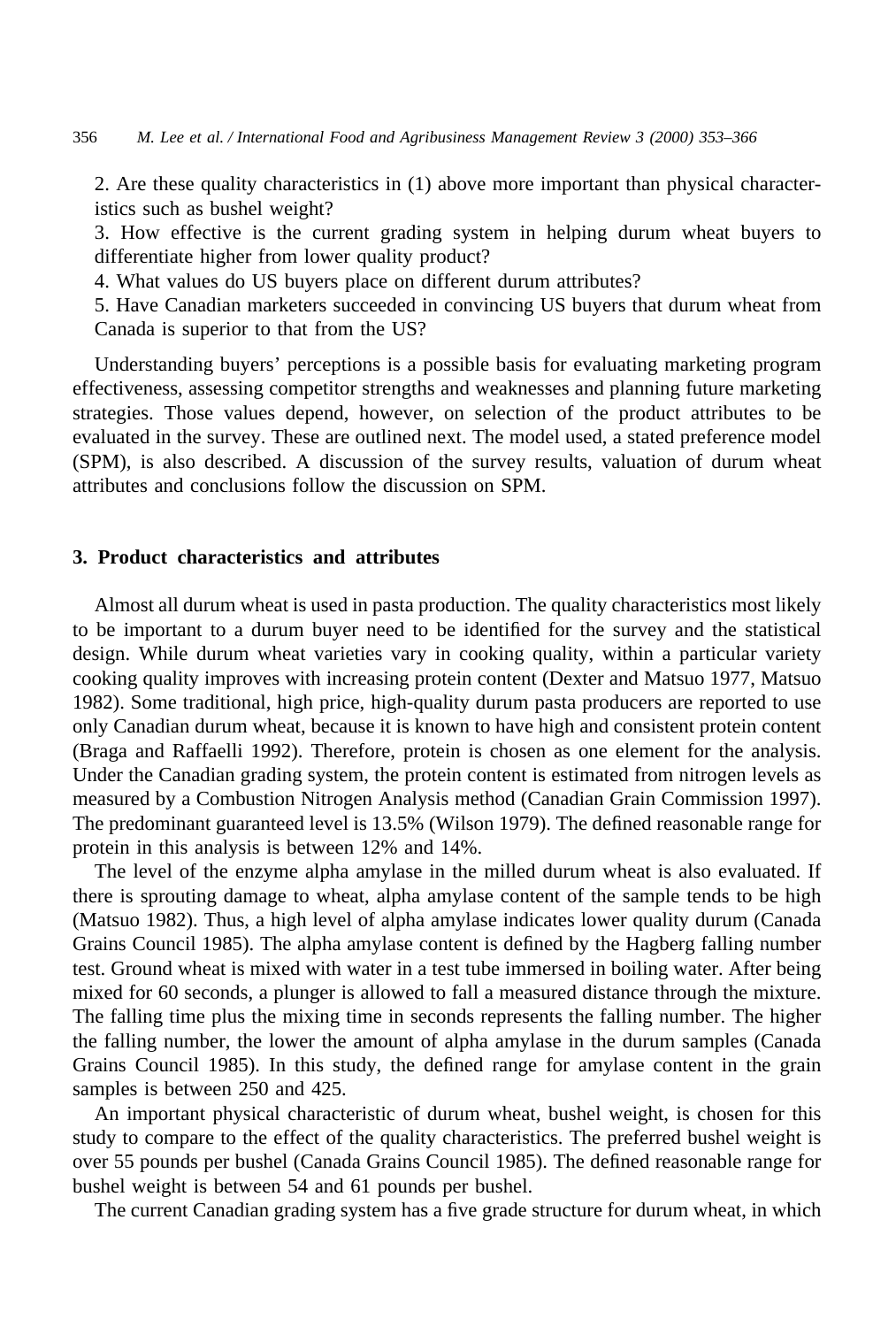| Product attributes/factors | Level 1 | Level 2 | Level 3 | Level 4 |
|----------------------------|---------|---------|---------|---------|
| Price (US\$/ton)           | 110     | 130     | 150     | 170     |
| Source                     | Canada  | USA     |         |         |
| Grade                      | No. 1   | No. 2   |         |         |
| Bushel Weight (lb)         | 54      | 57      | 59      | 61      |
| Protein $(\%)$             | 12      | 13      | 13.5    | 14      |
| Amylase (seconds)          | 250     | 300     | 350     | 425     |

Table 3 Product attributes and levels used in study survey

No.1 Grade (1 CWAD) is of higher quality than No.2, both in terms of higher test weight and protein levels (Canada Grains Council 1985). The purpose of using grade of durum wheat as one variable in the analysis is to determine whether there is a relationship between decisions to purchase and higher grades as measured in the present grading system. This variable is discrete and only two levels, grades of No.1 and No.2, are included in the questions describing durum wheat.

The source variable is chosen in this analysis to assess whether buyers prefer durum from Canada to durum acquired from the US. This variable is a discrete variable with only two alternatives, Canada and US. Finally, the last variable included in the analysis is price per ton, which takes a range of US\$130 to US\$170. These prices were consistent with prevailing market prices at the time of the survey.

In summary, the analysis consists of six product attributes; price, source, grade, bushel weight, protein and amylase content. For each product attribute, there are two or four levels. Each of these attributes and their respective levels are shown in Table 3. These are the attributes and levels used in the SPM. Statistical constraints in SPM limit the number of attributes (factors) and levels that can be included in this type of survey.

## **4. The stated preference model**

The stated preference model (SPM) has become widely used in empirical work, particularly in examining choices of travel, environmental amenities, and recreational facilities (Ben-Akiva and Lerman 1987; Kroes and Sheldon 1988; Hensher et al.1988; McLeod et al. 1993; Adamowicz et al. 1994a, 1994b; Louviere 1994). The use of this method in the agri-food industry has also grown (Unterschultz et al. 1997), as its relatively low cost and ease of dealing with differing attributes has become more apparent. Use of the approach has been reinforced by the perception that the approach has strong predictive ability (Louviere 1994).

Stated preference techniques have been used to assess the potential for new markets, to identify important product attributes, to understand future demands and to give directions to marketing strategies. Unterschultz et al. (1998) use SPM to assess the potential for the Canadian beef industry to penetrate the South Korean market. Dunlevy (1998) uses SPM to compare the attributes of Alberta potatoes to those of other regions in the British Columbia table potato market.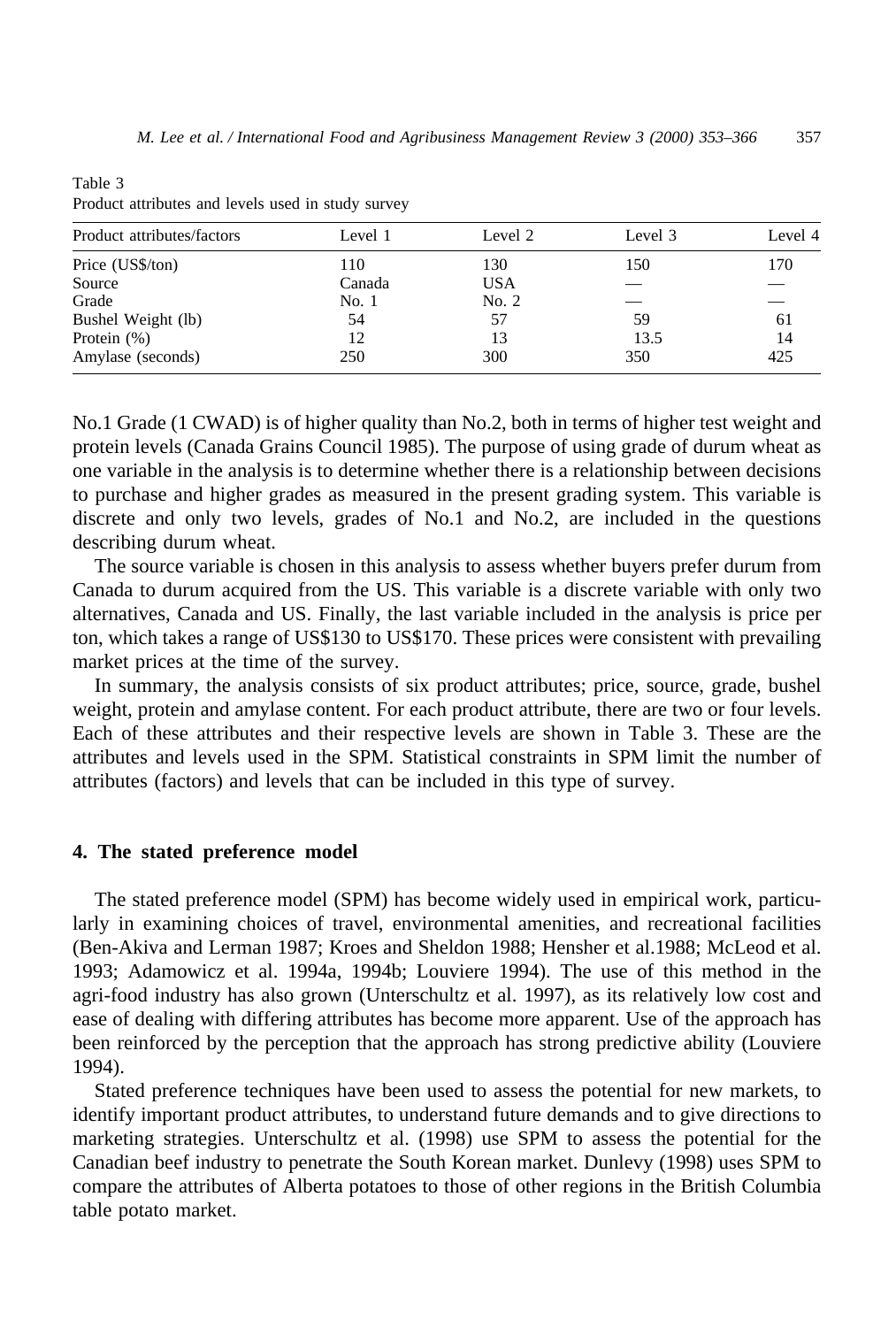SPM can also be used to assess the potential of marketing a new product, or a new feature of an existing product. Quagrainie et al. (1998) use SPM to analyze the potential consumer acceptance of new storage technologies in fresh meat packaging. Kuperis et al. (1999) apply a SPM survey to analyze the potential consumer acceptance of bovine somatotrophin in Canadian dairy production. Since the product being examined is not yet for sale in the market, the benefit or the utility of the purchase cannot be evaluated by observing whether the purchase is made or not. The researchers develop a profile of descriptions about the new product in terms of product attributes and selected levels for each attribute using an orthogonal main effects statistical design. The respondents are asked to reveal their preferences on a set of "total" profile descriptions.

This SPM technique is applied in this study to assess the importance of the quality characteristics of durum wheat on buyers' purchasing decisions, and to permit a tentative assessment of the effectiveness of marketing Canadian durum wheat to US buyers. The model is also used to value specific attributes of durum, and the assumption is that respondents understand and can value the attributes associated with durum purchase.

## **5. The analytical framework of SPM**

The SPM used in this study is a random utility function defined in terms of product attributes, in which the consumer utility associated with selection of a particular product is a function of the utility associated with particular attributes of the product selected. It employs a model described by Adamowicz et al. (1994a), and is based on standard assumptions concerning the disturbance terms and linearity-in-parameters of the indirect utility function. The model is estimated as a multinomial logit function, and permits calculation of the probability that a respondent will choose a product with a defined set of attributes. Coefficients measure the importance of the attributes to the probability of choosing a particular product, and individual attributes can be valued using results from the model.

### **6. Study area**

Italy and US are major markets for Canadian durum wheat. Italy is the world's largest producer of durum wheat pasta, and would be an ideal area for sampling, in order to provide inferences from the technological frontier about the Canadian grading system and about the quality of Canadian durum. However, the US remains an important market for Canadian durum sales, and is one in which Canadian durum has grown more quickly than into Italy. The US was thus selected as the location for assessing characteristics demanded by a 'quality' importer for durum. A list of US durum mills who have purchased durum from Canada was provided by the CWB, and that list is believed to include all major pasta millers in ten States: Arizona, Louisiana, Massachusetts, Minnesota, Missouri, Montana, North Dakota, Ohio, Oregon and Utah. The survey was conducted in 1994, and contact was made by telephone and fax. Initially, phone calls were made to each milling company to seek consent and obtain the name of a contact person. Each milling company that agreed to do the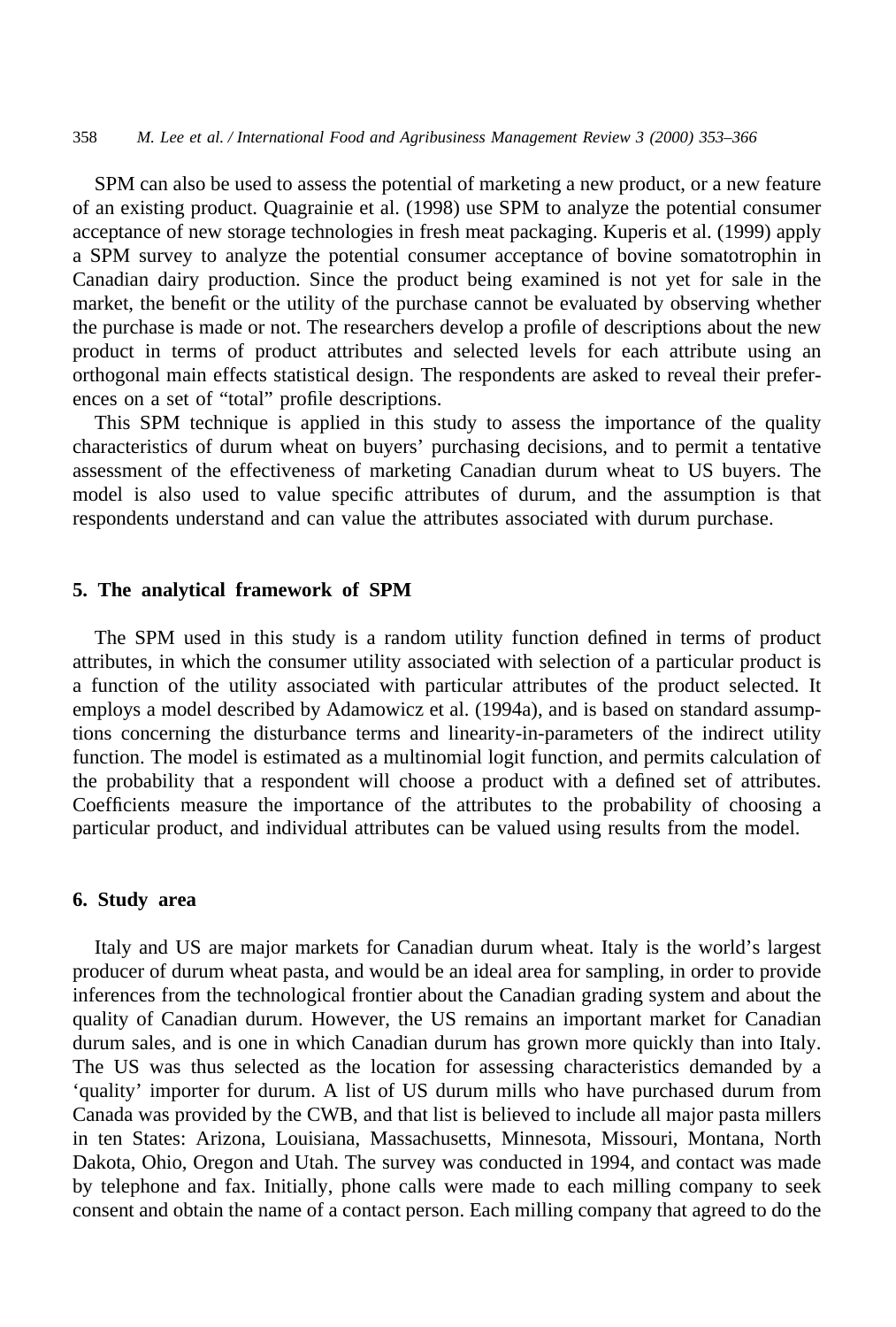| Estimated coefficients of utility model |             |                |          |                   |  |
|-----------------------------------------|-------------|----------------|----------|-------------------|--|
| Variable                                | Coefficient | Standard error | t-stat   | P[ Z ]<br>$> z$ ] |  |
| Price                                   | $-0.034$    | 0.017          | $-2.033$ | 0.042             |  |
| Source                                  | $-1.104$    | 0.545          | $-2.026$ | 0.043             |  |
| Grade                                   | 0.766       | 0.557          | 1.375    | 0.169             |  |
| <b>Bushel Weight</b>                    | 0.421       | 0.102          | 4.125    | 0.000             |  |

Pseudo  $\mathbb{R}^2$  0.36 The log-likelihood ratio test 51.04

Table 4

survey was sent a copy of the questionnaire by fax. In total, eight completed questionnaires were returned out of the list of 14 companies, representing 57% response to the study. Each respondent answered eight questions. The sample size is small, but represents a high proportion of the population of millers who have purchased durum from the CWB. The 14 companies in the sample frame are the population of US millers who were purchasing Canadian durum at the time of the survey.

Protein **1.280** 0.201 **1.280** 0.201 Amylase 0.008 0.004 1.988 0.047

#### **7. The questionnaire**

The questionnaire contains only stated preference questions. Respondents were asked to choose alternatives A, B or C for each of eight sets of hypothetical durum wheat samples. Each set of A, B, and C samples reflected different levels of each of the six attributes considered important, namely price, source, grade, bushel weight, protein content, and amylase count (Table 3). It is assumed that the descriptions of the factors will affect the purchaser's perceptions of the product and ultimately translate into a decision to buy or not to buy the specified products. An example description of the choices is in the Appendix. The description of alternative C is the same for every set of questions. It is specified as durum wheat, of US origin, and grading No.2. It has 12% protein content, 300 s (measured in falling speed) of amylase content, weight is 54 pounds per bushel and price is US\$130 per ton. The alternative C is the "base" alternative, which acts as a constant subtracted from the utilities of the other alternatives (Louviere 1988). The description (levels) of choices A and B vary in each question.

## **8. Results**

The stated preference results are shown in Table 4. Small sample sizes can lead to large variances in these models resulting in insignificant coefficient estimates and low model fit. Despite the small sample size (64 responses from eight firms), the log-likelihood ratio statistic of 51.04 (Table 4), which is statistically significant at the 95% level, indicates that the attributes/factors examined in the model are jointly important. The pseudo- $R^2$  of 0.36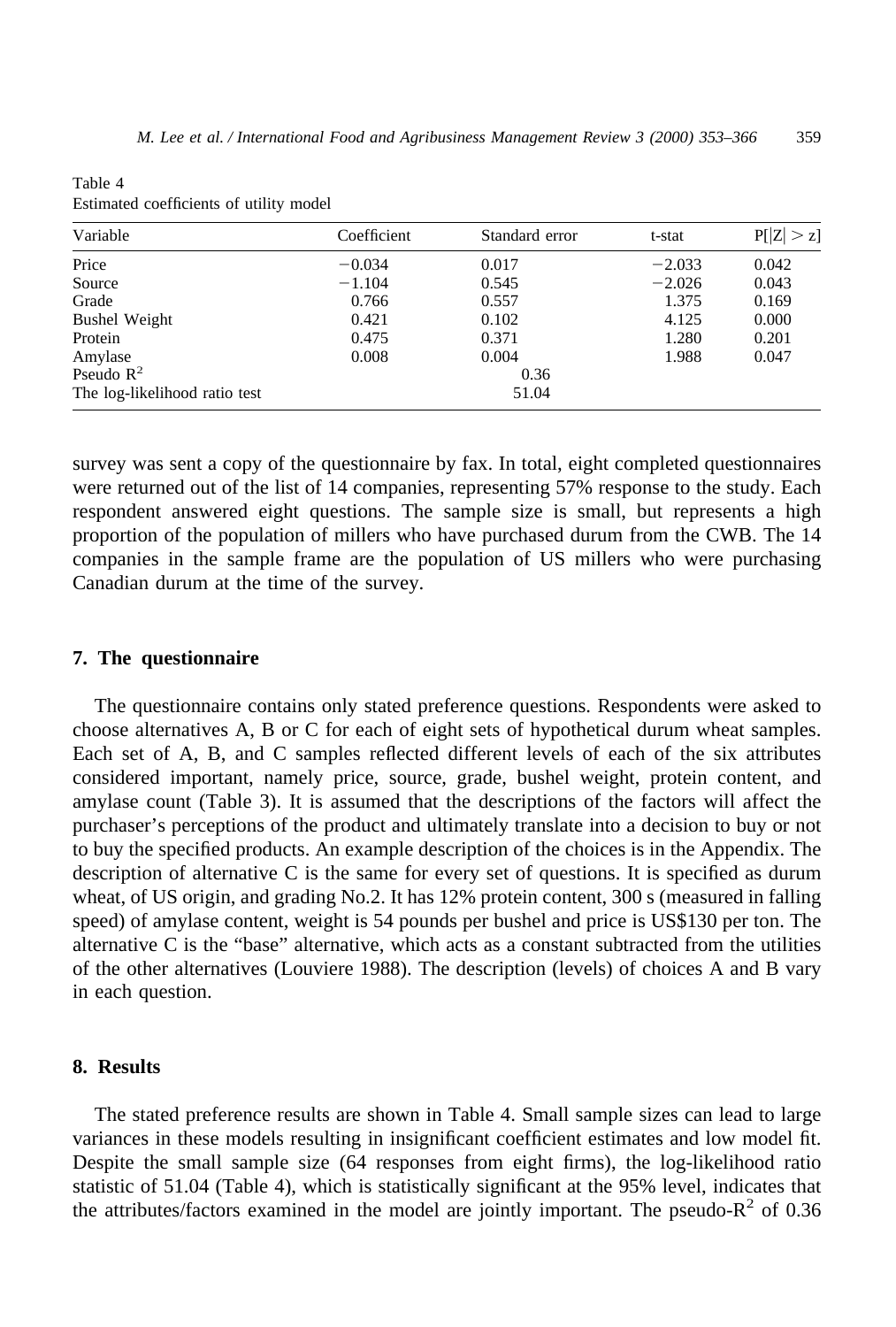(Table 4) also indicates a reasonable fit for this type of model. These statistics provide some assurance that the results have validity and can provide useful inferences.

The results suggest that buyers prefer No.1 grade durum with higher protein. This is consistent with the quality definition suggested by the Canada Grains Council (1985). However, the asymptotic t-statistics (Table 4) indicate the estimated effects of Protein and Grade are not statistically significant at 95% confidence levels, and are not shown to significantly influence buyers' purchasing decisions.

Table 4 also shows that the estimated coefficients of Price, Source, Bushel Weight and Amylase are statistically significant at the 95% confidence level. The estimated coefficient of Price of  $-0.0341$  implies that an increase in price decreases the probability of that product being chosen. The negative sign of the Source coefficient implies that buyers prefer durum of US origin to that of Canadian origin. The positive coefficient of Bushel Weight indicates a preference for higher bushel weights. The amylase content is measured in terms of the falling speed, in which higher falling speed implies lower amylase content. The small positive estimated coefficient implies that buyers prefer durum with lower amylase content.

The signs of the coefficients, with one exception, fit prior expectations. The model can be used to find the implicit value buyers place on individual durum attributes. They can also be used to estimate probabilities of product choice when durum samples vary in price, bushel weight, and amylase content. The signs involved are consistent with prior expectations, as are the (nonsignificant) signs of coefficients for grade and protein content. The unexpected coefficient is the negative sign for country source, indicating a lower probability for selecting durum from Canadian as compared to US sources. Given 1) recent exports to the US market, 2) a belief that Canadian grain has contributed to improved quality of the grist, and 3) suggestions by the CWB or its supporters that single-desk selling provides premium prices, a positive or nonsignificant coefficient to the Source variable was expected. Nevertheless, the results can be used to determine which product is most likely to be chosen. From the perspective of a Canadian marketer, it is now possible to ask: "how much would prices of the Canadian product have to change to equalize the chance of Canadian durum being chosen?" This price change is an estimate of the dollar value of the importance of durum origin, using model results from Table 4.

## **9. Simulation results**

This model consists of a continuous price change variable that can be used to analyze the value of product origin, protein, amylase, grade and bushel weight. First of all, a product profile is set up as in Table 5. The simulation assumes that there are two main alternatives, A and B. Both of these alternatives have the same attributes except that the durum product in alternative A comes from Canada and the one in alternative B comes from the US. Given the estimated results reported in Table 4, the probability of choosing the Canadian durum (i.e., alternative A) is 20.9% and the probability of choosing the US durum (i.e., alternative B) is 63.1%. It requires a price reduction of 24% (\$32.40/ton) of the Canadian durum to equalize the probability of choosing Canadian durum versus US durum of equal quality (Table 5). This price difference can in principle be due a) to quality differences believed to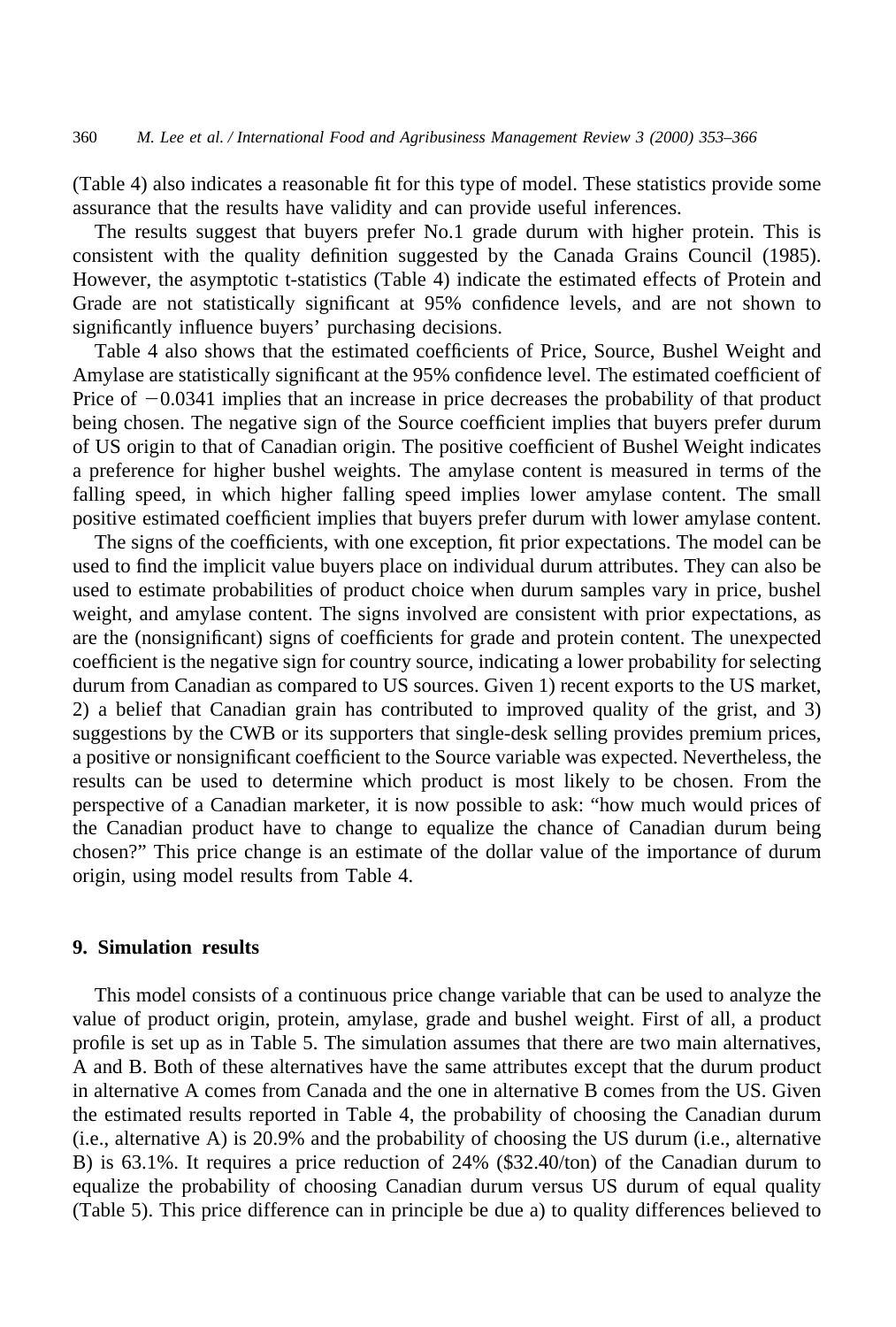Table 5

Product attributes, choice probabilities, and price change to equalize choice probabilities for Canada origin durum versus US origin durum

| Scenario                                 | Alternative A | Alternative B | Alternative C <sup>*</sup> |
|------------------------------------------|---------------|---------------|----------------------------|
| Price                                    | 135           | 135           | 130                        |
| Source                                   | Canada        | <b>USA</b>    | <b>USA</b>                 |
| Grade                                    | No.2          | No.2          | No. 2                      |
| <b>Bushel Weight</b>                     | 55            | 55            | 54                         |
| Protein                                  | 13.50         | 13.50         | 12.00                      |
| Amylase                                  | 350           | 350           | 300                        |
| Probability of choice                    | 20.9%         | 63.1%         | 16.0%                      |
| Price change required for indifference   | $-24.00\%$    |               |                            |
| Probability of choice after price change | 44.4%         | 44.4%         | 11.2%                      |

\* Common alternative used in each scenario, expected to have low probability of choice.

exist between United States durum and Canadian durum but not included in the survey (for example, marketing costs or physical grain attributes), b) to a wish to buy domestic product even at a higher price, or c) to an unwillingness to deal with the monopoly seller of Canadian durum.

The value of the product attributes can also be analyzed by comparing two alternative samples of Canadian durum (Table 6). This simulation assumes that there are two main alternatives, A and B. Both are from Canada, and both have similar attributes except the durum in alternative A has a protein level that is 1% lower than the durum in alternative B. In this case, the probability of choosing alternative A is 29.6%, and the probability of choosing alternative B is 47.7%. It requires a price reduction of 10.3% (\$13.90/ton) for alternative A, which has a lower protein level, to equalize the probability of choosing alternative A and B.

When alternative A has the same attributes as B except a higher amylase content (lower falling number of 300 s), the probability of choosing alternative A is 27.3%, and the probability of choosing alternative B is 41.2% (Table 7). In this case, a price reduction of

Table 6

Product attributes, choice probabilities, and price change to equalize choice probabilities for Canada origin durum with one percent difference in protein level

| Scenario                                 | Alternative A | Alternative B | Alternative C <sup>*</sup> |
|------------------------------------------|---------------|---------------|----------------------------|
| Price                                    | 135           | 135           | 130                        |
| Source                                   | Canada        | Canada        | <b>USA</b>                 |
| Grade                                    | No.2          | No.2          | No. 2                      |
| <b>Bushel Weight</b>                     | 55            | 55            | 54                         |
| Protein                                  | 13.50         | 14.50         | 12.00                      |
| Amylase                                  | 350           | 350           | 300                        |
| Probability of choice                    | 29.6%         | 47.7%         | 22.6%                      |
| Price change required for indifference   | $-10.3%$      |               |                            |
| Probability of choice after price change | 40.4%         | 40.4%         | 19.2%                      |
|                                          |               |               |                            |

\* Common alternative used in each scenario, expected to have low probability of choice.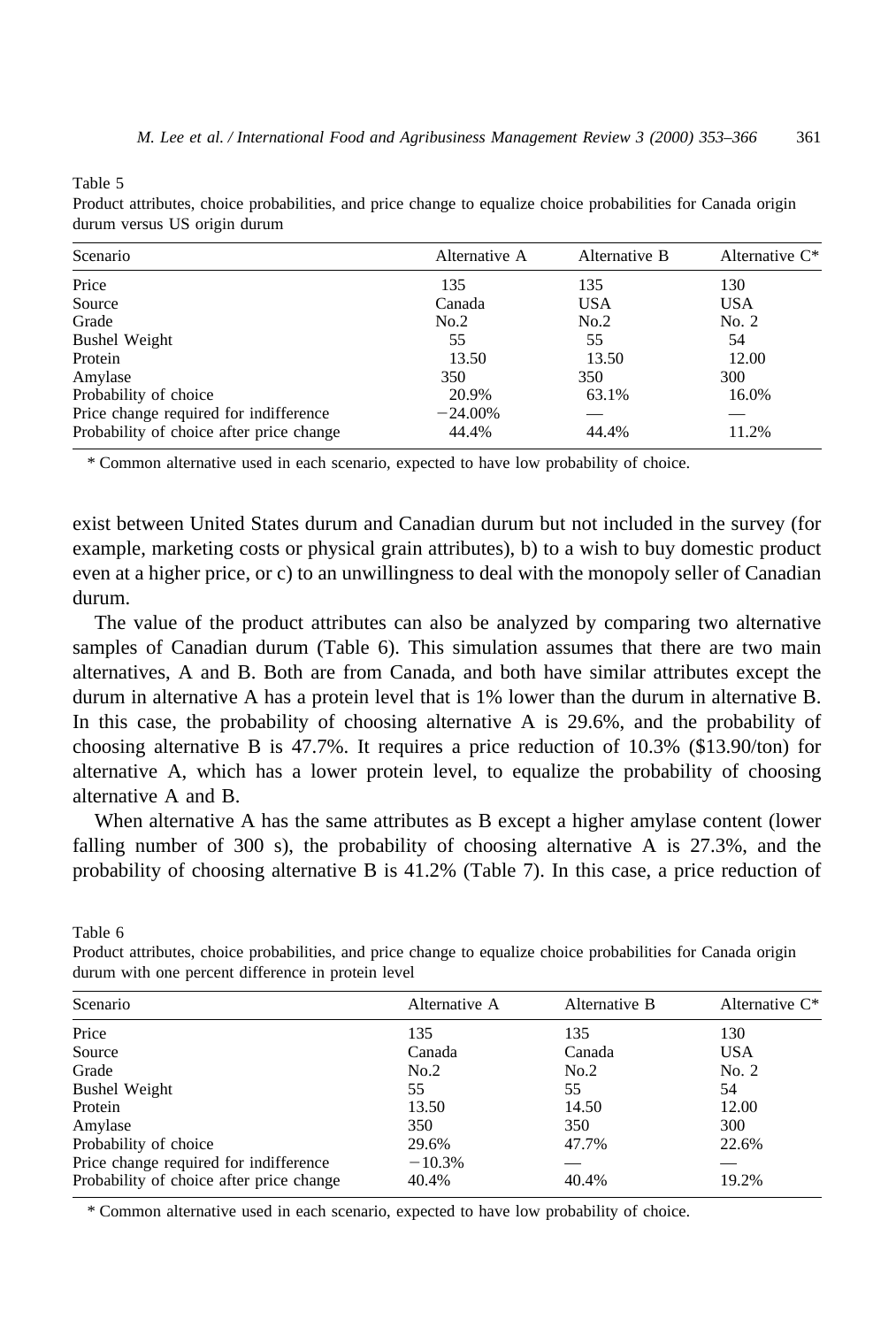Table 7

Product attributes, choice probabilities, and price change to equalize choice probabilities for Canada origin durum with 50 second difference in falling number of amylase content

| Scenario                                 | Alternative A | Alternative B | Alternative C* |
|------------------------------------------|---------------|---------------|----------------|
| Price                                    | 135           | 135           | 130            |
| Source                                   | Canada        | Canada        | <b>USA</b>     |
| Grade                                    | No.2          | No.2          | No. 2          |
| <b>Bushel Weight</b>                     | 55            | 55            | 54             |
| Protein                                  | 13.50         | 13.50         | 12.00          |
| Amylase                                  | 300           | 350           | 300            |
| Probability of choice                    | 27.3%         | 41.2%         | 31.5%          |
| Price change required for indifference   | $-8.9\%$      |               |                |
| Probability of choice after price change | 36.2%         | 36.2%         | 27.6%          |

\* Common alternative used in each scenario, expected to have low probability of choice.

8.9% (\$12.00/ton) for alternative A is required to equalize the probability of choosing alternatives A and B.

When alternative A has the same attributes as B except the bushel weight of Alternative A is 1 pound less than that of alternative B, the probability of choosing alternative A is 27.1%, and the probability of choosing alternative B is 41.3% (Table 8). In this case, price reduction of 9.1% (\$12.30/ton) for alternative A is required to equalize the probability of choosing alternative A and B.

These results suggest that significant but relatively modest price reductions are associated with modest changes in the protein, amylase or bushel weight characteristics of the sample. Canadian source appears to lead to significantly lower probability of purchase, however, and a relatively large reduction in price is needed to equalize the probability of purchase of apparently similar durum from Canadian and US sources. Canadian managers who market durum should conclude from this analysis that the US is not a premium market for Canadian durum product relative to comparable US durum.

Table 8

Product attributes, choice probabilities, and price change to equalize choice probabilities for Canada origin durum with one pound difference in Bushel Weight

| Scenario                                 | Alternative A | Alternative B | Alternative C <sup>*</sup> |
|------------------------------------------|---------------|---------------|----------------------------|
| Price                                    | 135           | 135           | 130                        |
| Source                                   | Canada        | Canada        | <b>USA</b>                 |
| Grade                                    | No.2          | No.2          | No. 2                      |
| <b>Bushel Weight</b>                     | 54            | 55            | 54                         |
| Protein                                  | 13.50         | 13.50         | 12.00                      |
| Amylase                                  | 350           | 350           | 300                        |
| Probability of choice                    | 27.1%         | 41.3%         | 31.6%                      |
| Price change required for indifference   | $-9.1%$       |               |                            |
| Probability of choice after price change | 36.2%         | 36.2%         | 27.6%                      |
|                                          |               |               |                            |

\* Common alternative used in each scenario, expected to have low probability of choice.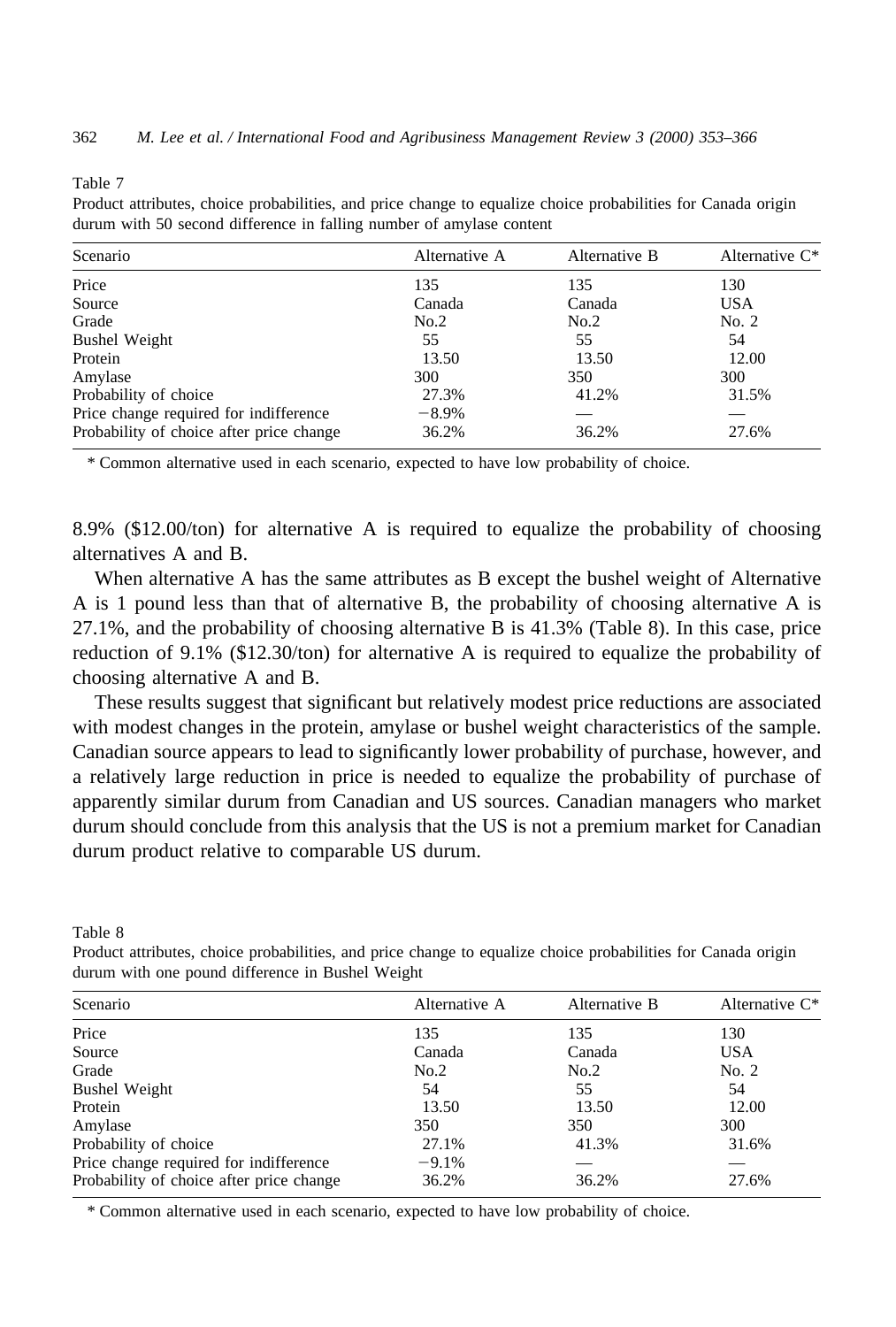#### **10. Summary and inferences**

This study uses a stated preference technique to evaluate US millers' preferences for durum wheat, with the goal of providing a preliminary assessment of marketing strategy by the Canadian durum wheat industry. Several studies (Ardeni and Paris 1984; Braga and Raffaelli 1992) suggest that product quality is the key variable for understanding the changes in the durum wheat market. Canada has a reputation as an exporter of high quality wheat, a reputation built on the strategy of maintaining a high and consistent quality by setting the minimum quality standards for the grains and regulating grain inspections. For decades, Canada is believed to have captured the high quality durum market and maintained a leadership position in durum exports. Nevertheless, observing the decrease in Canada's market share in Italy during 1988–1990, Braga and Raffaelli (1992) concluded that the Canadian grading system does not fully meet the sophisticated requirements of an advanced processing industry, and that Canadian durum cannot justify a high price premium. The results of this survey suggest that US buyers also are unprepared to pay premium prices for Canadian durum. A Canadian durum marketing strategy based on extracting a quality price premium from US pasta processors may lead to the erosion of Canadian market share in the US market.

The empirical results from this survey indicate that nutritional value in terms of protein does not have a significant influence on the buyers' decision for durum purchase. Buyers' decisions appear to rely on physical characteristics such as bushel weight. This may in part be due to the fact that protein cannot be identified as readily as bushel weight, and it is possible that buyers assume bushel weight and protein level are correlated. If that is so, there is a potential issue in terms of separating the effects of these variables. However, protein does appear of lower importance than more obvious physical attributes in the purchasing decision.

A major way in which this study differs from typical attribute-pricing studies is that it includes a source location variable, an attempt to assess the preference of US buyers for US versus Canadian durum. Identification issues (Epple 1987) can arise with this approach 1) if location is associated in the minds of buyers with a particular set of attributes, 2) if an important attribute is neglected from the analysis and happens to be correlated with the 'source of product' variable used in the analysis, and more generally 3) if the market is segmented to the degree that buyers have independent and differing sets of product attribute requirements. While the statistical results, and the reasonably narrow definition of users, provide some confidence concerning common attribute requirements, it is clear that concerns 1) and 2) are intertwined to the extent that it is impossible to indicate the precise reasons for the preference of buyers for US-source durum.

Canadian durum does not have a competitive advantage over US durum in the view of survey respondents. On the contrary, study results suggest that Canadian durum, compared to US durum of an equal grade and protein content, requires a significant price discount to appeal to US durum buyers. Possible candidates for understanding the lower probability of purchase of durum from Canada include 1) belief by US buyers that US durum is better suited to current milling practices than is durum from Canada, 2) desire to purchase locally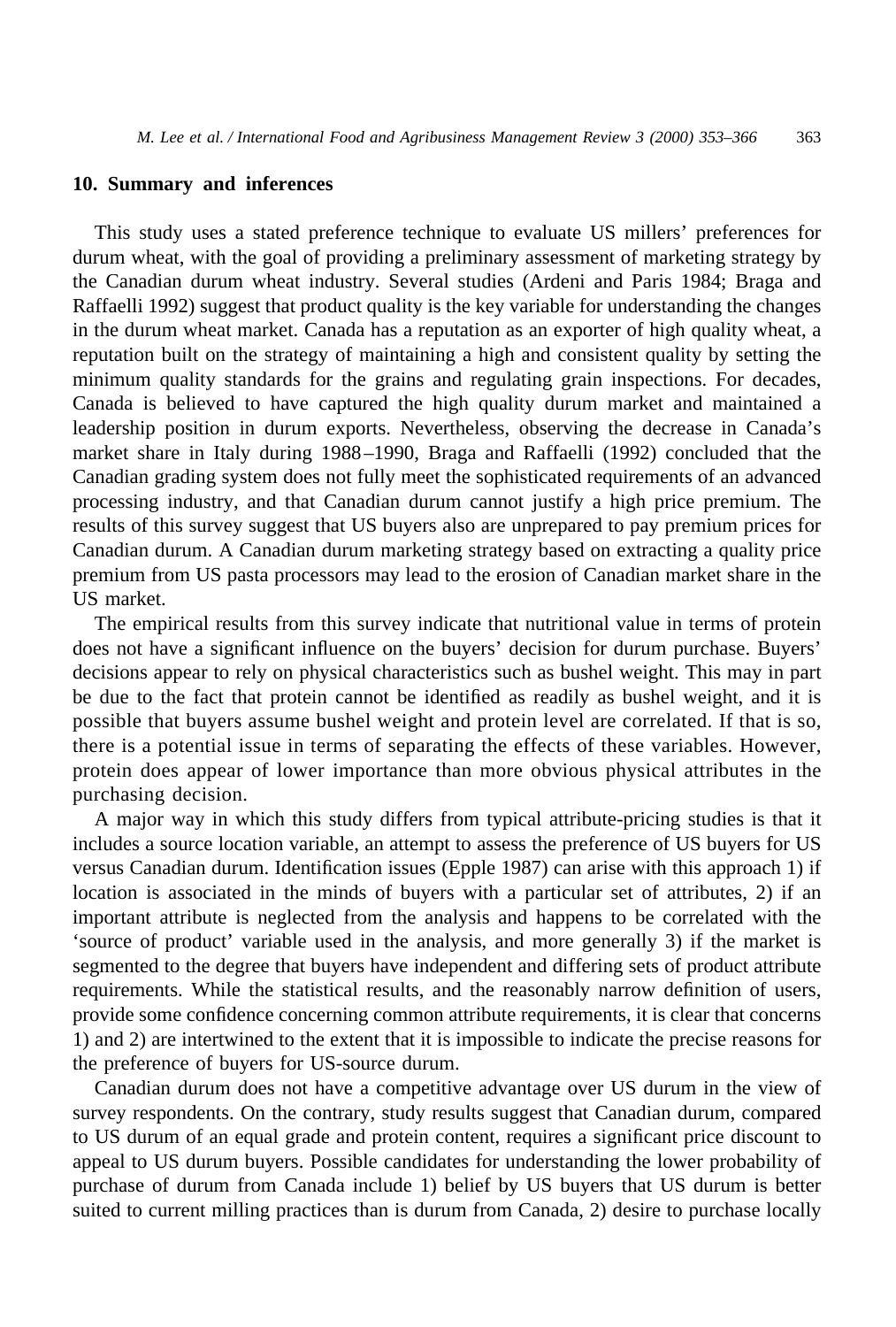for noneconomic reasons, or 3) a perception that the CWB is a difficult or inconvenient supplier of durum. Since there seems little evidence that US-made durum products are advertised as 'US-only', the explanation is likely 1) or 3) above. Either explanation is consistent with the observed results, and indeed it is possible that the explanation consists of a mix of both quality perceptions and resistance to dealing with the sole seller. Nevertheless, the results lend little support to the CWB view that it is a preferred source for buyers of durum, nor does it support the view that the CWB is able to extract higher prices because of its reputation for quality and service.

The results of the utility model suggest that the grading system does not provide a powerful guide to potential purchasers. It may be, however, that buyers are using bushel weight as a proxy for grade, and that the interest by buyers in heavier bushel weight reflects a problem with separately identifying the effect of bushel weight versus that of grade. As noted by some recent studies (Hobbs 1996; Hobbs 1997; Hennessy 1996; Kennett 1997a; Kennett 1997b), the failure to convey quality information through transactions in open markets is not uncommon in the food industry, and can be identified as a form of transaction costs.

This study shows that several quality characteristics, previously believed to be important, have a modest role in at least some purchasing decisions. While these results cast doubt on the value added to the durum wheat system by the existence of the grade categories, the results also raise a number of issues for Canadian marketing of durum wheat. Canadian durum has to compete on both price and quality if sales into the US are to be achieved. Similarly, US marketers of durum wheat have an advantage over their Canadian competitors. Meet the US buyer's quality and this US product will be given preference in the purchase decision. Canadian durum does not have a competitive advantage simply because it is sourced from Canada. There may be no benefit in single desk sales of durum wheat from Canada.

There is anecdotal evidence that buyers prefer to purchase product from the CWB, although that view is not supported by the results reported here. Nor do the results presented here suggest, for durum wheat at least, that any desire to buy from the CWB leads to higher prices paid by US buyers. Finally, the results of this study represent views of pasta millers from north, central and south parts of the US. While data availability for this study did not permit regional inferences, a new examination of preferences might well focus on regional differences in attribute preferences among US pasta millers. In particular, it would be especially interesting to know if millers located near the Canadian border have higher or lower preferences for purchase of Canadian durum than those millers located at some distance from the Canadian border.

## **References**

Adamowicz, W. L., Louviere, J. J., & Williams, M. (1994a). Combining revealed and stated preference methods for valuing environmental amenities. *Journal of Environmental Economics and Management, 26,* 271–292.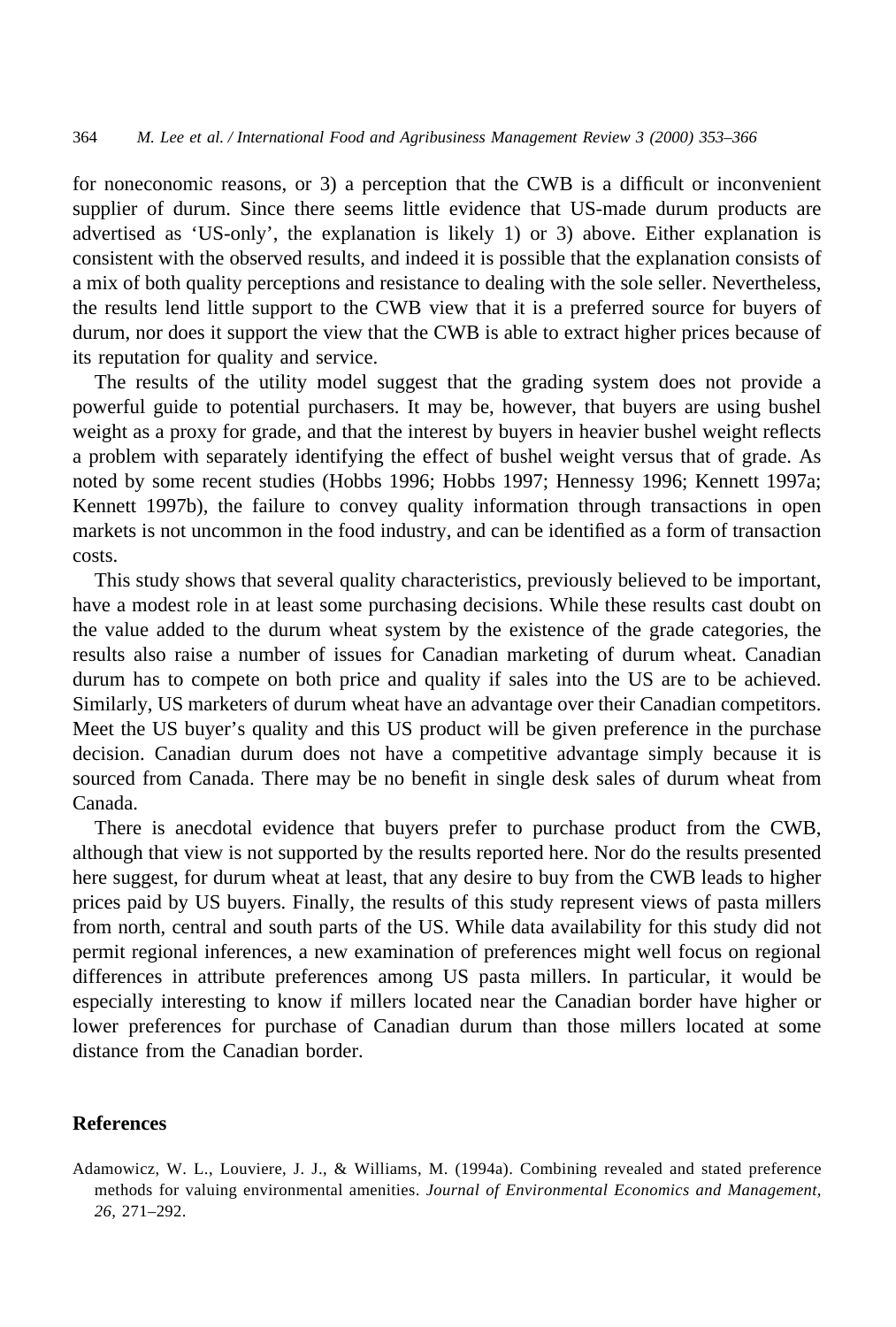- Adamowicz, W. L., Boxall. P. C., & Louviere, J. J. (1994b). *Stated preference methods for environmental valuation.* Staff Paper 94–12. Alberta, Edmonton: Dept of Rural Economy, University of Alberta.
- Alston, J. M., Gray, R., & Sumner, D. A. (1994). The wheat war of 1994. *Canadian Journal of Agricultural Economics, 42* (3), 231–251.
- Ardeni, P. G., & Paris, Q. (1984). Un modello di importazione e di esportazione dei prodotti farinacei. *Statistica, XLIV* (2), 300–325.
- Ben-Akiva, M., & Lerman, S. R. (1987). *Discrete choice analysis: theory and application to travel demand.* Massachusetts: The MIT press.
- Braga, F., & Raffaelli, R. (1992). *Durum wheat quality from a producer and an end-user perspective: the case of Canadian exports to Italy.* Discussion Paper DP92/02. Ontario: Department of Agricultural Economics and Business, University of Guelph.
- Canada Grains Council. (1985). *Wheat grades for Canada–maintaining excellence.* Winnipeg.
- Canadian Grain Commission. (1997). *Quality of western Canadian wheat 1997.* Winnipeg: Grain Research Laboratory.
- Canadian Wheat Board. (1996). *Future quality system for Canadian wheat: a discussion paper by the CWB and CGC.* Winnipeg.
- Canadian Wheat Board. (1998). *CWB grain trade forecast to 2007–08.* Winnipeg.
- Dexter, J. E., & Matsuo, R. R. (1977). Influence of protein content on some durum wheat quality parameters. *Canadian Journal of Plant Science, 57,* 717–727.
- Dunlevy, K. (1998). *Market access for Alberta table potatoes in British Columbia.* Unpublished M.Sc. thesis. Edmonton: Department of Rural Economy, University of Alberta.
- Epple, D. (1987). Hedonic prices and implicit markets: estimating demand and supply functions for differentiated products. *Journal of Political Economy, 95* (1), 59–80.
- Hennessy, D. A. (1996). Information asymmetry as a reason for food industry vertical integration. *American Journal of Agricultural Economics, 78,* 1034–1043.
- Hensher, D. A., Barnard, P. O., & Truong, T. P. (1988). The role of stated preference methods in studies of travel choice. *Journal of Transport Economics and Policy, XXII* (1), 45–58.
- Hobbs, J. (1996). A transaction cost approach to supply chain management. *Supply Chain Management, 1,* 15–27.
- Hobbs, J. (1997). Measuring the importance of transaction costs in cattle marketing. *American Journal of Agricultural Economics, 79,* 1983–1095.
- Kennett, J. C. (1997a). SCM: the case of a UK baker. Paper presented to CAES Workshop, 1998, SCM in the Agri-Food Sector. Ottawa, Canada.
- Kennett, J. C. (1997b). SCM in cereal grains: a case study from the US milling wheat industry. Paper presented to CAES Workshop, 1998, SCM in the Agri-Food Sector. Ottawa, Canada.
- Kraft, D., Furtan, W. H., & Tyrchniewicz, E. W. (1996). Performance evaluation of the Canadian wheat board. Privately published. Winnipeg.
- Kroes, E. P., & Sheldon, R. J. (1988). Stated preference methods. *Journal of Transportation Economics and Policy, XXII* (1), 11–25.
- Kuperis, P., Veeman, M. M., & Adamowicz, W. L. (1999). Consumers' responses to the potential use of bovine somatotrophin in Canadian dairy production. *Canadian Journal of Agricultural Economics, 47* (2), 151–163.
- Louviere, J. J. (1988). Analyzing decision making-metric conjoint analysis. Series: quantitative application in the Social Sciences. SAGE University Papers. Newbury Park, California: SAGE Publication, Inc.
- Louviere, J. J. (1994). *Relating stated preference measures and models to choices in real markets: contingent valuation responses.* Paper Prepared for the DOE/EPA Workshop. Herndon, VA May, 19–20.
- Matsuo, R. R. (1982). *Durum wheat–production and processing. Grains and oilseeds, handling, marketing, processing.* Winnipeg: Canadian International Grains Institute.
- McLeod, K., Boxall, P. C., Adamowicz, W. L., Williams, M., & Louviere, J. (1993). The incorporation of nontimber goods and services in integrated resource management: an introduction to the Alberta Moose Hunting Study. Interim Project Report. Edmonton: Dept. of Rural Economy, University of Alberta.